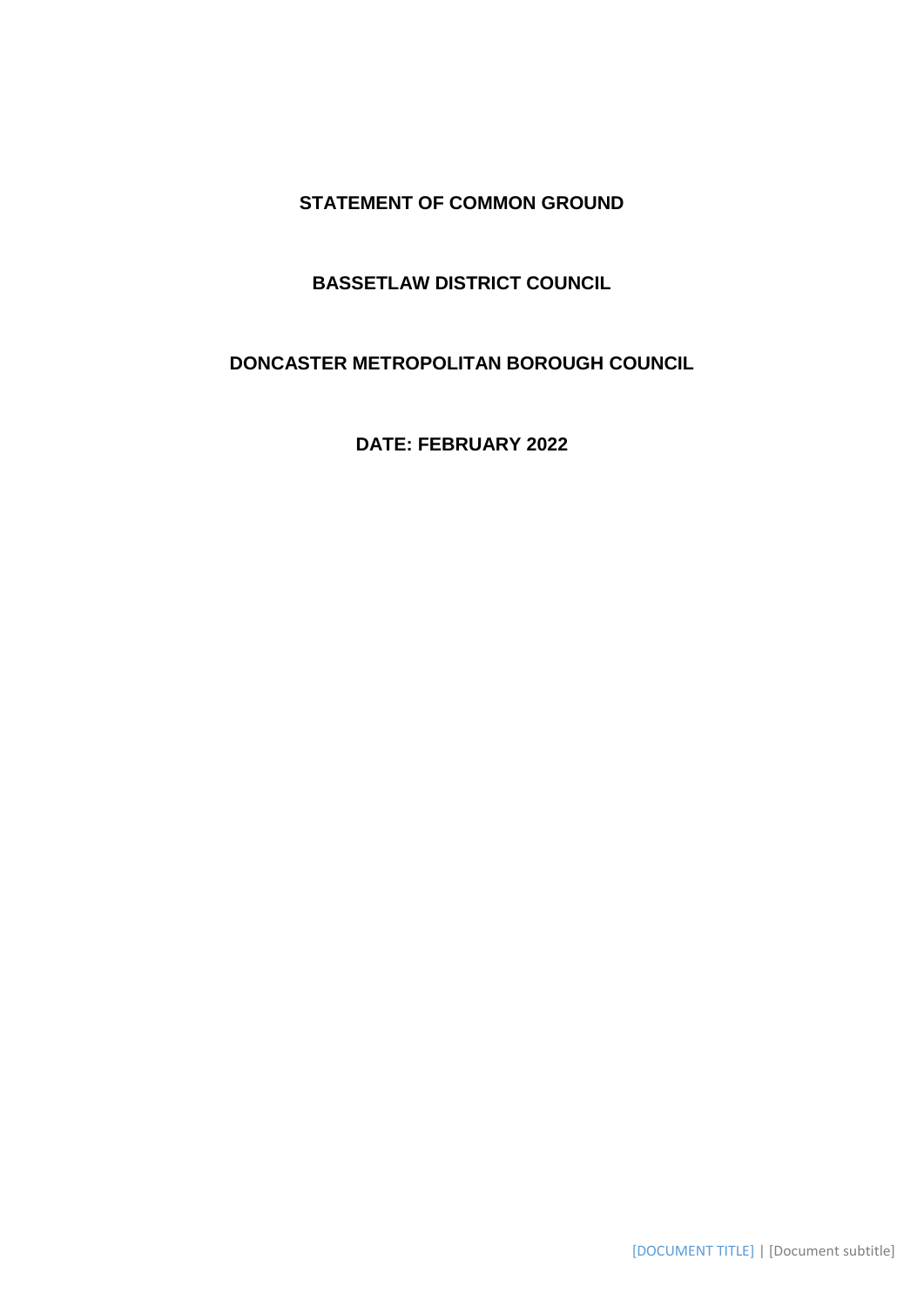**Parties:** 

**Bassetlaw District Council**

# **Doncaster Metropolitan Borough Council**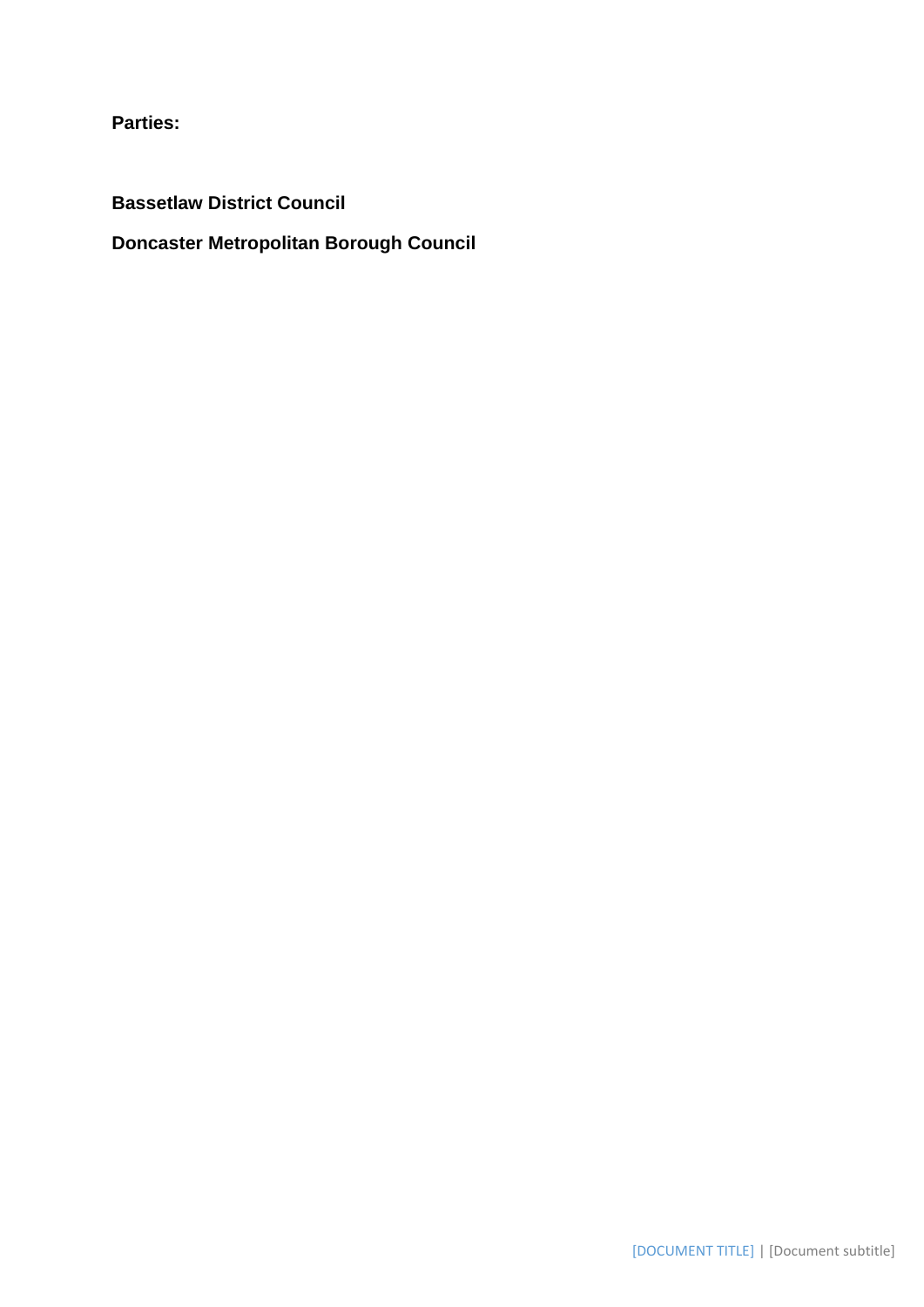## **1. Introduction**

- 1.1 This Statement of Common Ground (SoCG) has been developed in order to address strategic planning matters between the parties consisting of Bassetlaw District Council (DC) and Doncaster Metropolitan Borough Council (MBC). The Authorities are neighbouring Planning Authorities with strategic planning matters that cross the administrative boundaries of the respective authorities. Doncaster MBC is also a constituent member of the Sheffield City Region Mayoral Combined Authority (MCA). Bassetlaw DC is a non-constituent member of the MCA.
- 1.2 In relation to strategic planning matters, section 33A(1)of the Planning and Compulsory Purchase Act 2004 (PCPA 2004) indicates that Local Planning Authorities have a duty to cooperate with with bodies (or other persons) identified within subsection (9) and paragraphs (a), (b) and (c) of subsection (1), in section 33A(1) of the PCPA 2004.
- **1.3** This approach is also a requirement of national planning policy. Paragraph 35 of the National Planning Policy Framework seeks to ensure that the Local Plan is deliverable over the plan period, and based on effective joint working on cross-boundary strategic matters that have been dealt with rather than deferred, as evidenced by the statement of common ground.
- 1.4 The Statement sets out the confirmed points of agreement or otherwise between the parties with regard to strategic planning matters arising from planning policy proposals in the Bassetlaw Local Plan, specifically:
	- Spatial Strategy
	- Housing Need
	- Economic Growth
	- Apleyhead Junction Strategic Employment site allocation
	- Local Highway Network
	- Air Pollution

# **2. Background and Governance**

- 2.1 Bassetlaw DC and Doncaster MBC are public bodies that are the Local Planning Authorities (LPAs) for their respective administrative areas. They are prescribed bodies for the purposes of the Duty to Co-operate. Ultimately, the Councils have a Duty to Co-operate on strategic planning matters affecting both areas.
- 2.2 The development of the Local Plans for each local authority area has been enhanced by working together to ensure that strategic planning matters are appropriately addressed. A number of meetings have been held since 2015 in relation to Doncaster Council's adopted Local Plan and in relation to the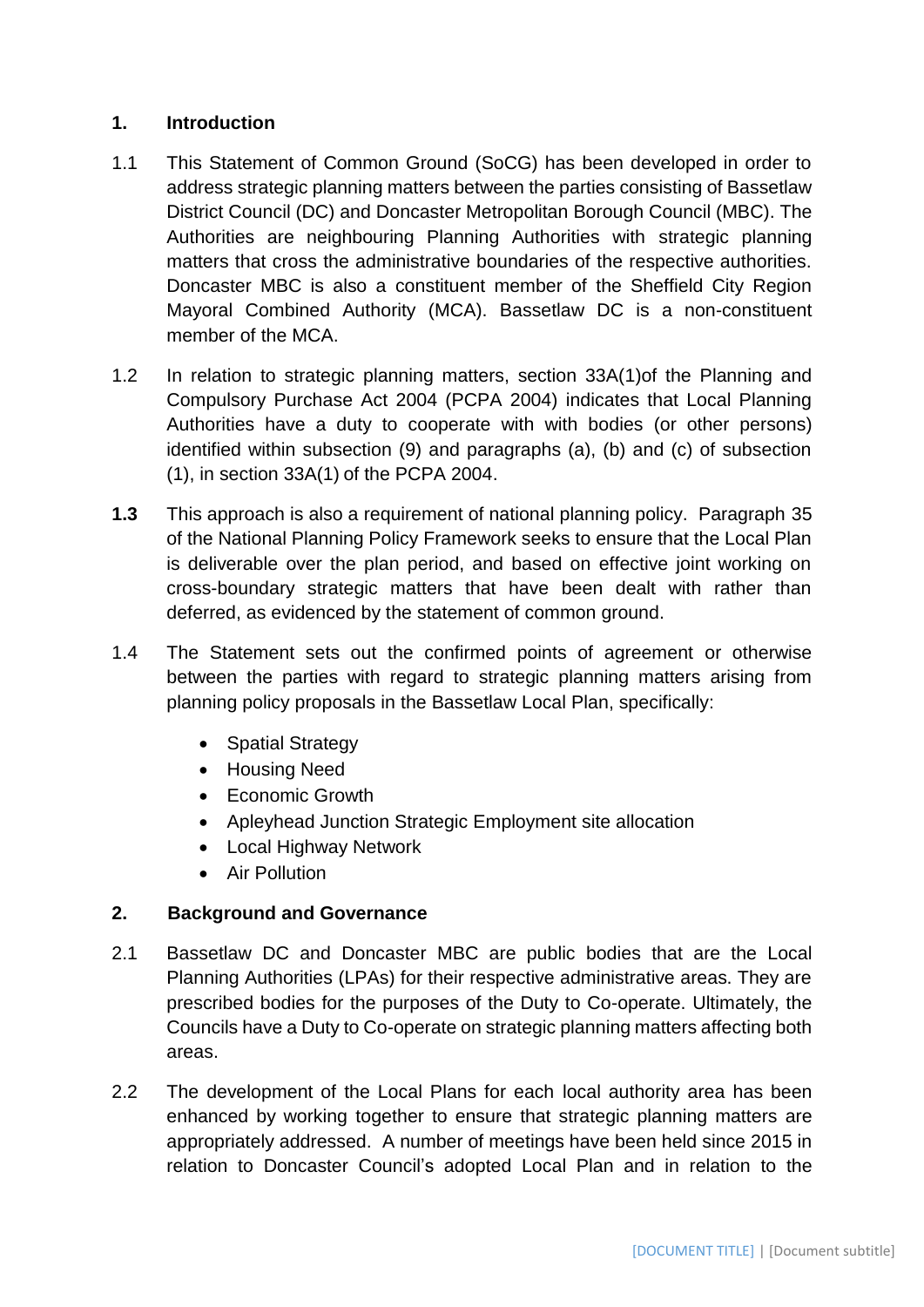Bassetlaw Local Plan 2020-2037: Publication Version as part of the Duty to Cooperate requirements. The Doncaster Local Plan was adopted in September 2021, with the Statement of Common Ground signed by Bassetlaw DC in February 2020<sup>1</sup>, following discussions relating to cross-border and strategic matters between the two parties.

- 2.3 Bassetlaw DC signed a Statement of Common Ground with the South Yorkshire MCA and its constituent and non constituent members in 2020, following discussions relating to cross-boundary and strategic matters between all parties.
- 2.4 Representations were submitted by Doncaster Council to all consultation stages of Bassetlaw DC's emerging Local Plan most recently in October 2021. These have been considered and where appropriate informed the development of subsequent stages of the Plan.
- 2.5 This Statement of Common Ground reflects the current position between Bassetlaw DC and Doncaster MBC, and aligns with both the Doncaster SOCG 2020 and the South Yorkshire MCA SOCG 2020 referred to in paragraphs 2.2 and 2.3 above. It will be updated as and when required.
- 2.6 Bassetlaw DC and Doncaster MBC meet every two months at Sheffield City Region MCA Heads of Planning meetings and quarterly at Planning Policy Managers meetings. Both Councils also liaise on specific cross boundary issues when required throughout the year.
- 2.7 Bassetlaw DC and Doncaster MBC will continue to meet to discuss cross boundary strategic planning matters as the Bassetlaw Local Plan progresses to submission and examination. As a minimum, a meeting will take place prior to submission of the Bassetlaw Local Plan for examination.

# **3. Areas of Common Ground**

### 3.1 Spatial Strategy

**.** 

3.1.1 The Bassetlaw Spatial Strategy relating to the distribution of growth is set out in the Bassetlaw Local Plan Policy ST1. Doncaster MBC have expressed support for the spatial strategy as set out in the Publication Version of the Bassetlaw Local Plan.

# **Agreement 1. Bassetlaw Local Plan Spatial Strategy**

Bassetlaw District Council agrees to continue to engage with Doncaster Metropolitan Borough Council regarding the Spatial Strategy of the Bassetlaw

<sup>1</sup> Doncaster MBC Statement of Common Ground, updated August 2020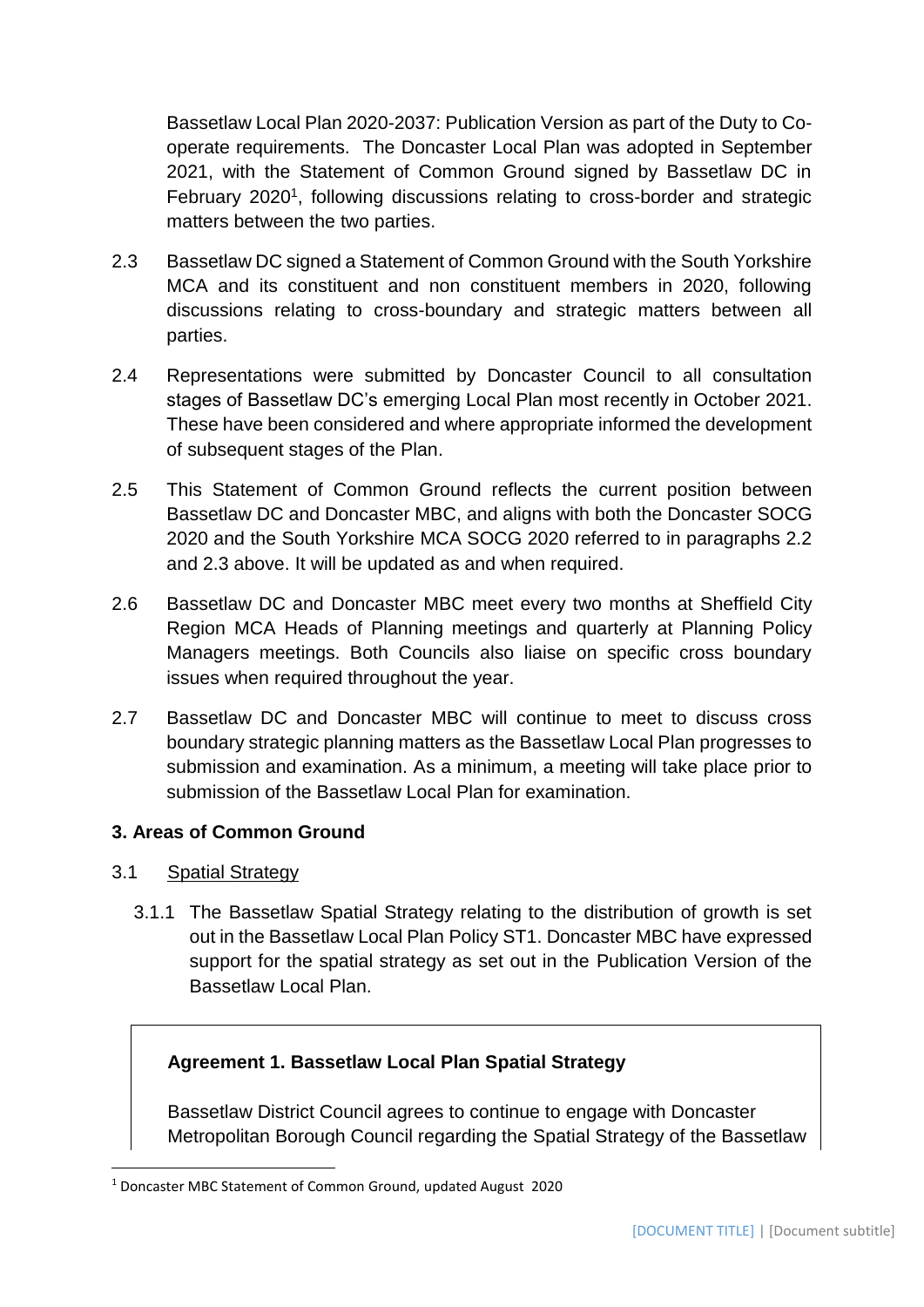Local Plan. Any proposed amendments and relating evidence will be shared with Doncaster Metropolitan Borough Council.

# 3.2 Housing Need and Delivery

- 3.2.1 Doncaster MBC and Bassetlaw DC are within different Housing Market Areas (HMA). Bassetlaw DC sits within the North Derbyshire and Bassetlaw HMA, whereas Doncaster is largely a single housing market area with a relationship to Sheffield City Region on a sub-regional level. North Derbyshire and Bassetlaw HMA Authorities consist of North East Derbyshire District Council, Chesterfield Borough Council, and Bolsover District Council, all of whom are non-constituent members of Sheffield City Region MCA. All are signatories to the South Yorkshire MCA SOCG 2020.
- 3.2.2 The Bassetlaw Local Plan 2020-2037: Publication Version Addendum sets out a requirement for 591 homes per annum over the Plan period, up to 2038 (10,638 dwellings from 2020 to 2038). This will be fully met within the district boundary. This requirement is based on the results of the Bassetlaw Housing and Economic Needs Assessment undertaken by G L Hearn (November 2020). Bassetlaw DC has not agreed to accommodate any neighbouring authorities' housing development needs.
- 3.2.3 The Doncaster Local Plan proposes to fully meet the Borough's objectively assessed needs to 2035; the housing requirements set out in the Doncaster Council Local Plan is for a minimum of 920 dwellings per annum which will be met in full within the borough boundary within the remainder of the Plan period 2018-2035 (a minimum of 15,640 new dwellings overall from 2018 - 2035).
- 3.2.4 The Bassetlaw Local Plan identifies a requirement for 42 permanent pitches to meet the needs of Gypsy and Travellers. This will be fully met within the district boundary. It does not identify a need for Travelling Showpeople. This requirement is based on the results of the Gypsy and Traveller Accommodation Needs Assessment undertaken by RRR Consulting Ltd (November 2019) and November 2021 Update. Bassetlaw DC has not agreed to accommodate any neighbouring authorities' needs for gypsy and travellers.
- 3.2.5 The Doncaster Local Plan proposes to maintain a five year supply of sites for Gypsy and Travellers and Travelling Showpeople over the plan period to 2035. The need will be met in full in the borough boundary.
- 3.2.6 Doncaster's Statement of Common Ground, 2020<sup>2</sup> sets out the position as regards housing need and confirms that it is not appropriate for Bassetlaw DC

**.** 

<sup>2</sup> Doncaster MBC Statement of Common Ground, February 2020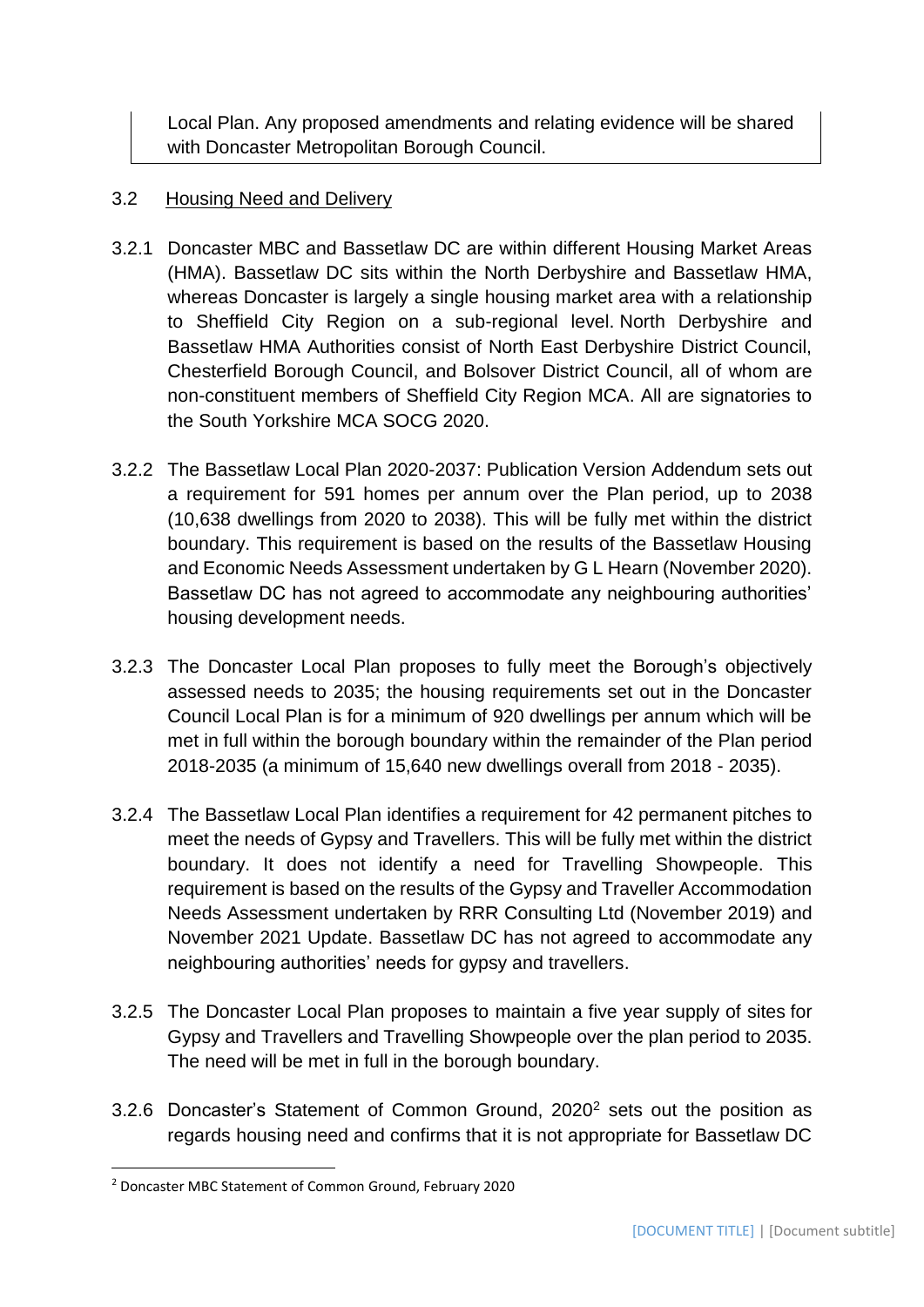to make provision for housing needs for an authority within a separate housing market area.

## **Agreement 2. Housing Need and Delivery**

- a) The Bassetlaw Local Plan proposes to fully meet the District's housing needs to 2038 and is not proposing to accommodate any neighbouring authorities' needs.
- b) The Doncaster Local Plan will fully meet the borough's housing needs to 2035 and is not accommodating any neighbouring authorities needs
- c) Both Councils agree to continue to share evidence and information including updates to the Infrastructure Delivery Plan to ensure that adequate infrastructure is provided to meet the scale and location of housing need. Work will continue with neighbouring authorities, the South Yorkshire MCA/LEP and Nottinghamshire County Council on potential cross boundary issues such as traffic impacts and mitigation

### 3.3 Economic Growth

- 3.3.1 The Bassetlaw Local Plan 2020-2037: Publication Version is proposing to meet the district's general employment needs (169.2ha) in full by 2038 with an appropriate level of flexibility built in. This is based on the results of the Bassetlaw Housing and Economic Needs Assessment undertaken by G L Hearn (November 2020). Discussions and consultation on the Local Plan with neighbouring authorities, the South Yorkshire MCA/LEP, and the D2N2 LEP so far have not raised any concern relating to general employment needs, potential allocations and their associated infrastructure delivery.
- 3.3.2 In addition, the Bassetlaw Local Plan 2020-2037: Publication Version proposes to allocate 118.7 hectares of land at Apleyhead on the junction of the A1 and A57, to the east of Worksop. The proposed employment use is Class B8 to meet the needs for large scale sub-regional and regional logistics in the plan period (100,000 sqft (9,000 sqm) and above (ranging to 1,000,000 sqft or more) rather than final mile distribution).
- 3.3.3 The length of the A1 and A57 within Bassetlaw district is seen by the property market as an important location for the development of the logistics sector. This is evidenced by the Bassetlaw A1 Corridor Logistics Assessment undertaken by Iceni Projects Limited (August 2021) and the Bassetlaw Housing and Economic Needs Assessment undertaken by G L Hearn (November 2020). Bassetlaw DC and the D2N2 LEP also consider the site will support the delivery of D2N2 LEP Recovery and Growth Strategy 2021 including the development of growth sectors, such as digital adoption for logistics.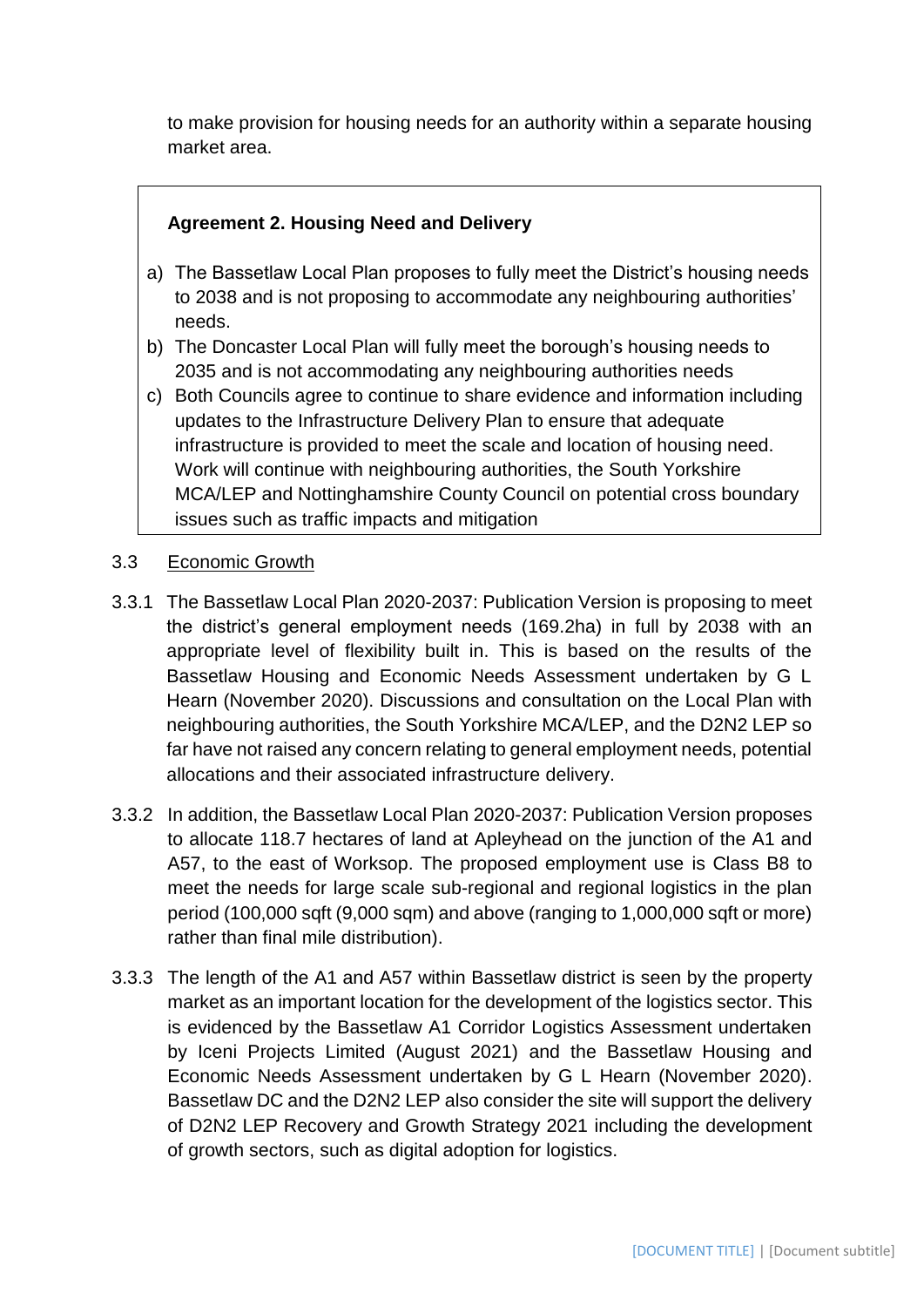- 3.3.4 The Bassetlaw Local Plan proposes to meet the housing requirement generated by the additional jobs identified for Apleyhead (up to 3857 jobs) in the District by 2037.
- 3.3.5 In May 2020, Bassetlaw DC and the constituent and non constituent members of the South Yorkshire MCA agreed the Sheffield City Region Strategic Employment Land Appraisal. This recognised the need for the SCR authorities to collaborate on strategic B Class needs including the potential for further land supply in Bassetlaw where strategic B8 needs could be met, and where the authority can make the most of their strategic road connectivity whilst reducing the pressure for B8 use in other parts of the city region where other employment uses may be attracted.
- 3.3.6 To align the Bassetlaw Local Plan with the Sheffield City Region Strategic Employment Land Appraisal 2020, Bassetlaw DC commissioned the Bassetlaw A1 Corridor Logistics Assessment 2021. The approach to be taken was discussed with members of the South Yorkshire MCA, and the brief for the Assessment was shared for comment with the South Yorkshire MCA and South Yorkshire Authorities including Doncaster MBC. The draft report was discussed at a meeting with the South Yorkshire Authorities in July 2021 and the proposed Publication policy approach shared for comment. The responses informed the Publication Version of Local Plan Policy ST7.
- 3.3.7 The Bassetlaw A1 Corridor Logistics Assessment 2021 identifies a logistics property market area stretching north-south from south Barnsley to south Nottinghamshire and east-west from the western side of the M1 corridor to North Kesteven and South Kesteven in Lincolnshire. This includes a welldefined impact area of the A1, including the length of the A1 corridor in Bassetlaw District, and the southern part of the A1 corridor within the Doncaster boundary. This aligns with the findings of the Sheffield City Region SELA 2020.
- 3.3.8 The Assessment finds that even with the significant logistics supply in Doncaster MBC, the wider M1 / A1 corridor supply levels for large scale logistics are around 8 years' worth of past take up / 11 years of delivery. The Assessment concludes that the National Planning Policy Framework 2021 expects Local Plans to plan for 15 years or more (the Bassetlaw Local Plan covers the period 2020- 2037); there is likely to be insufficient supply for sub-regional/regional logistics in the property market area overall. On that basis the assessment states that Apleyhead appears to make an important contribution to the overall need within the property market area for large scale logistics.
- 3.3.9 In response Doncaster MBC welcomed the chance to comment on the Study and recognised that it assists in meeting the duty to cooperate. Doncaster MBC broadly supported the findings of the report and acknowledged that it will assist Bassetlaw DC in justifying the requirement for Apleyhead as a strategic employment site.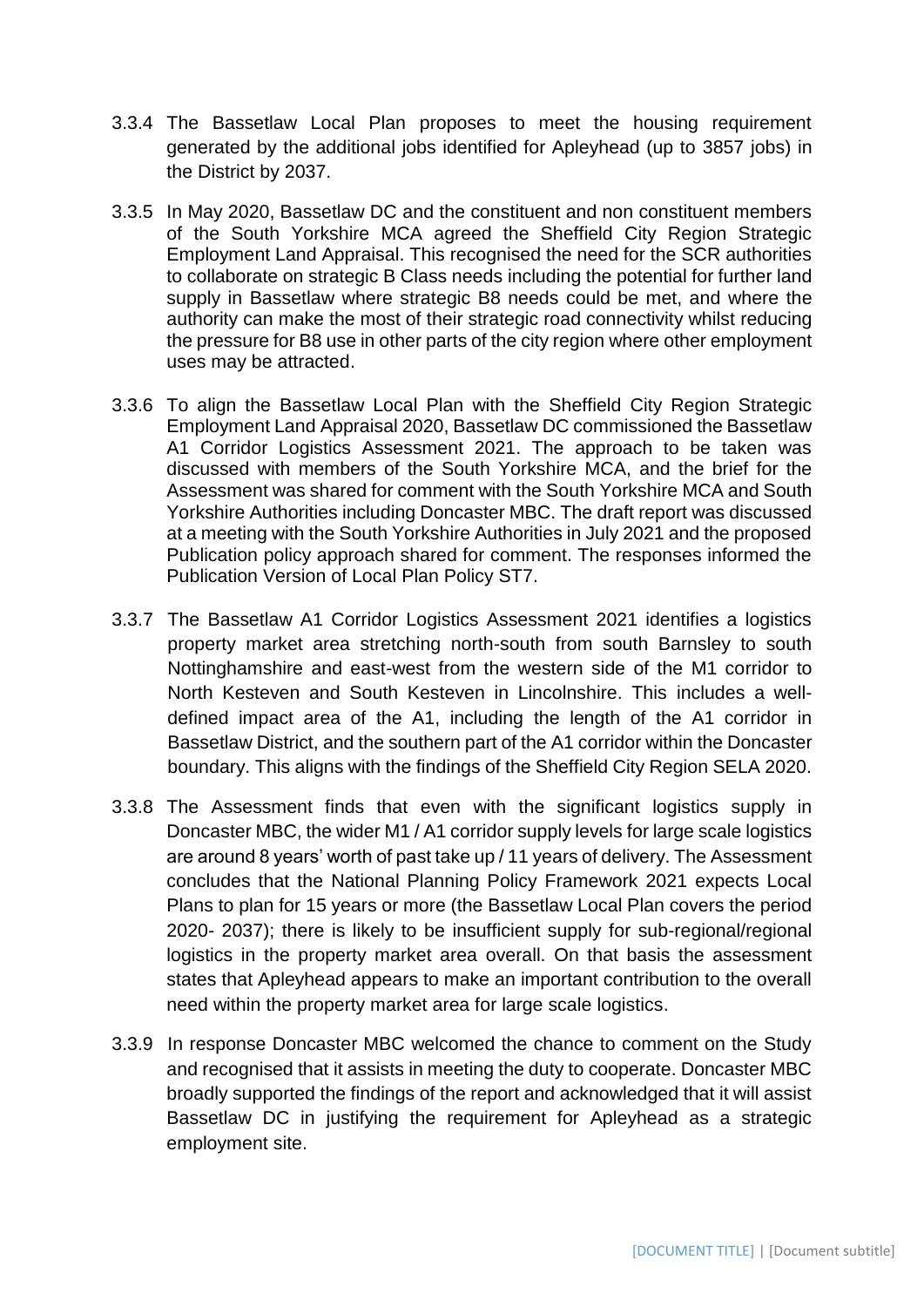- 3.3.10 Bassetlaw DC agrees to continue to ensure that the South Yorkshire Authorities, including Doncaster MBC are aware of future developments relating to the proposed Apleyhead Strategic Employment site allocation, and that the site will provide significant economic benefits to the Sheffield City Region, including Doncaster MBC and does not adversely impact the delivery of their economic strategies.
- 3.3.11 The Bassetlaw Local Plan and the Infrastructure Delivery Plan August 2021 sets out the infrastructure needed to deliver the proposed employment allocations. Bassetlaw DC will continue to liaise with Doncaster MBC in relation to infrastructure, particularly highways infrastructure relating to new development proposed through the Bassetlaw Local Plan.

## **Agreement 3. Bassetlaw Employment Land Supply, Apleyhead Strategic Employment Site Allocation, and Infrastructure Delivery**

a) Bassetlaw District Council agrees to fully meet the district's general employment job/ land requirements to 2038.

b) Bassetlaw District Council agrees to deliver sufficient housing to fully support the additional jobs generated as a result of the proposed Apleyhead strategic employment site allocation.

c) Bassetlaw District Council and Doncaster Metropolitan Borough Council agree that the proposed strategic employment allocation at Apleyhead supports the delivery of the D2N2 LEP's Strategic Economic Plan.

d) The Bassetlaw A1 Corridor Logistics Assessment 2021 appropriately evidences the need for a sub-regional/regional logistics site for large scale logistics at Apleyhead on the A1 corridor within Bassetlaw District.

- e) Bassetlaw District Council and Doncaster Metropolitan Borough Council agree that Apleyhead is required to meet a sub-regional/regional need for large scale logistics in the property market area over the next 15 years (up to 2038).
- f) Bassetlaw District Council agrees to continue to work with Doncaster Metropolitan Borough Council to ensure that the Apleyhead Strategic Employment site allocation generates no adverse impact upon the economic strategies of Doncaster borough, the South Yorkshire authorities and the South Yorkshire MCA/LEP.
- f) Bassetlaw District Council agrees to continue to share evidence and information, including updates to the Infrastructure Delivery Plan to ensure that adequate infrastructure is provided to support the employment allocations including the strategic employment site at Apleyhead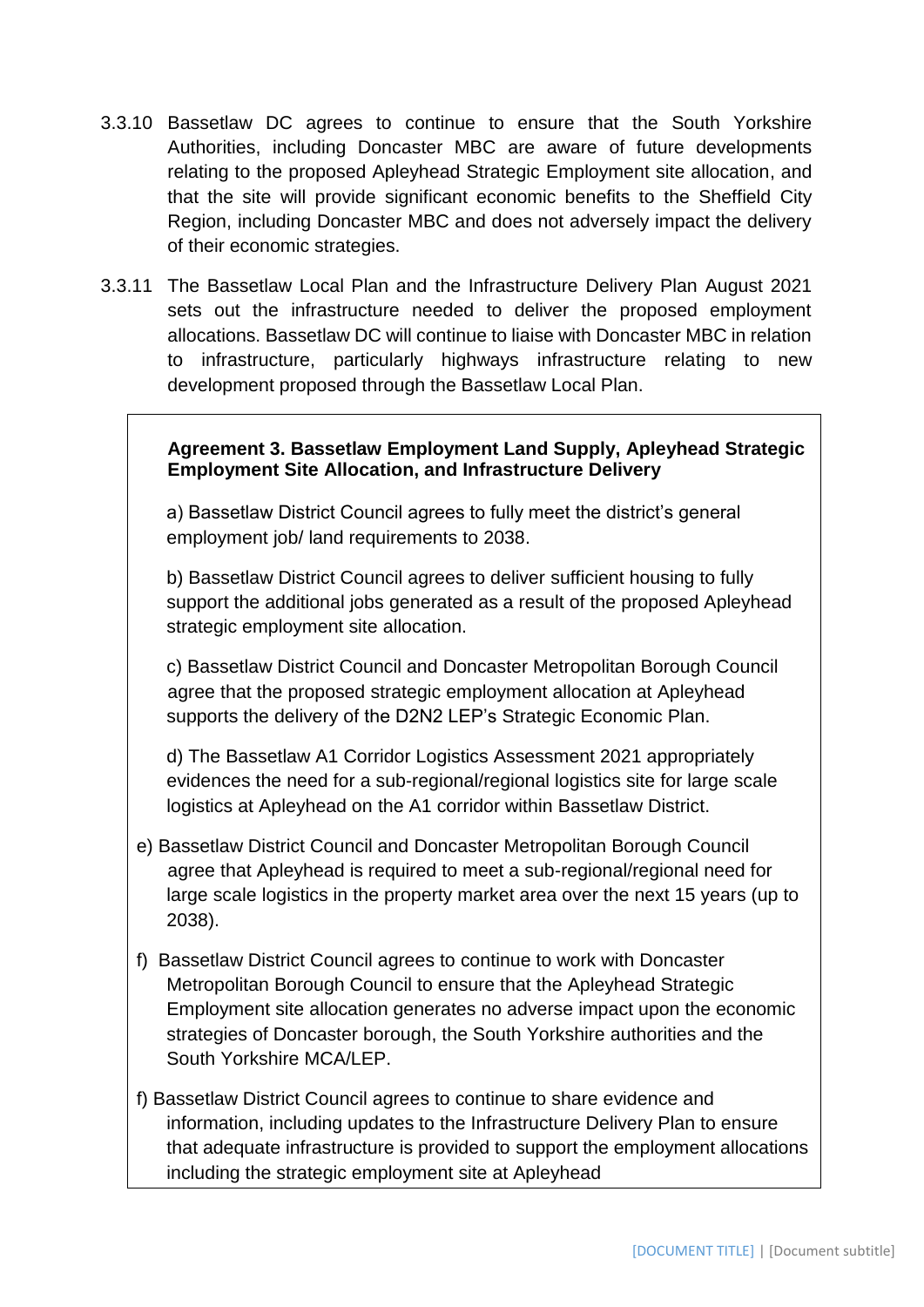### 3.4 Local Highway Network

- 3.4.1 Harworth & Bircotes sits within Bassetlaw District in close proximity to the boundary with Doncaster Borough. A key regeneration area, Harworth & Bircotes has seen significant housing and employment growth over recent years.
- 3.4.2 The Bassetlaw Local Plan 2020-2037: Publication Version does not propose to allocate new land for housing or employment in Harworth & Bircotes. The housing and employment requirements for Harworth & Bircotes will be met by extant commitments.
- 3.4.3 The Bassetlaw Transport Study 2019, included traffic modelling part funded by Doncaster MBC, assessed the impact of committed development upon the A631 Bawtry/Tickhill corridor in the south of Doncaster borough, and in the north of Bassetlaw District around Harworth & Bircotes.
- 3.4.4 Bassetlaw DC signed a Statement of Common Ground in 2020 with Doncaster MBC<sup>3</sup> in which it was agreed that traffic impact, specifically in Harworth & Bircotes, Bawtry and Tickhill was a cross boundary/strategic issue and that both authorities would continue to actively work together to investigate how required mitigation relating to extant planning permissions will be delivered, including considering the use of developer contributions and sources of external funding.
- 3.4.5 Ongoing discussions between Bassetlaw DC and Doncaster MBC will continue through the development management process to ensure that the potential cross boundary/strategic impacts on the local highway network as a result of committed development in Harworth & Bircotes are delivered and funded appropriately.
- 3.4.6 In terms of highways infrastructure, the primary role of the Bassetlaw Local Plan is to evidence the infrastructure required to deliver the Local Plan growth. In response to the Local Plan consultation in November 2020, Doncaster MBC have highlighted the importance of referencing the potential impacts of traffic generated by committed development in Harworth & Bircotes upon Bawtry in particular. Bassetlaw DC will continue to liaise with Doncaster MBC to ensure the potential impacts are addressed appropriately in the Local Plan.

# **Agreement 4**

**.** 

a) Bassetlaw District Council and Doncaster Metropolitan Borough Council agree that the Bassetlaw Local Plan 2020-2037: Publication Version identifies no site allocations in Harworth & Bircotes, and therefore all potential highways impacts relate to extant planning permissions

<sup>3</sup> Doncaster MBC Statement of Common Ground, February 2020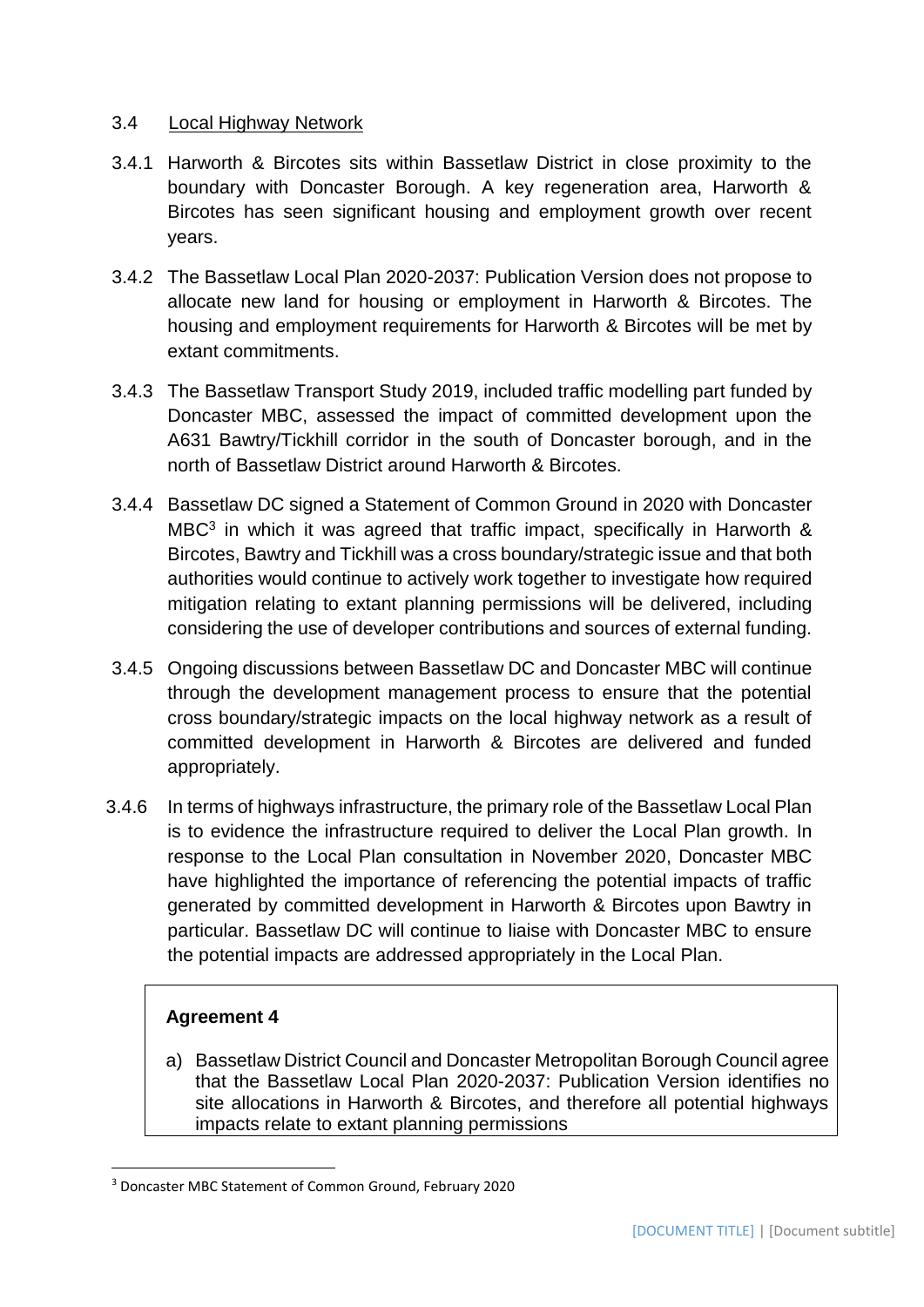- b) Bassetlaw District Council will continue to liaise and work closely with Doncaster Metropolitan Borough Council, South Yorkshire MCA and Nottinghamshire County Council through the development management process to ensure the required mitigation relating to extant planning permissions is delivered and funded.
- c) Bassetlaw District Council will liaise with Doncaster Metropolitan Borough Council to consider an appropriate approach to reflect potential highways impacts in Bawtry and Tickhill in the Bassetlaw Local Plan.

## 3.5 Air Quality

3.5.1 There are potential cross boundary issues relating to the local highway network associated with planning permissions at Harworth & Bircotes and the impact these may have upon air quality in Bawtry. The section on the Local Highways Network explains in more detail how the issues are to be resolved.

### **Agreement 5**

a) Bassetlaw District Council will continue to liaise and work with Doncaster Metropolitan Borough Council to ensure that any required mitigation relating to the impact upon the local highways network from extant planning permissions in Harworth & Bircotes is delivered and funded.

# 3.6 Clumber Park SSSI, Birklands and Bilhaugh SAC/Sherwood Forest NNR Recreational Impact

- 3.6.1 Clumber Park SSSI lies within Bassetlaw District. Birklands and Bilhaugh SAC/Sherwood Forest NNR lies with Newark and Sherwood District. As part of the evidence base for the Bassetlaw Local Plan, draft Recreational Impact Assessments has been undertaken for both sites to assess the potential in-combination impact of new housing development upon these protected sites.
- 3.6.2 The draft Recreational Impact Assessments currently identify a zone of influence for Birklands and Bilhaugh SAC of 8.9km and for Clumber Park of 24.7km. The Clumber Park zone includes part of Doncaster Borough, the zone for Birklands and Bilhaugh excludes Doncaster.
- 3.6.3 Bassetlaw District Council agrees to continue to facilitate a cross authority/cross partner working group with relevant local authority partners, Natural England, National Trust and the RSPB to finalise the draft Recreational Impact Assessments and to agree next steps.

### **4. Outstanding Areas of Disagreement**

4.1 There are no outstanding areas of disagreement.